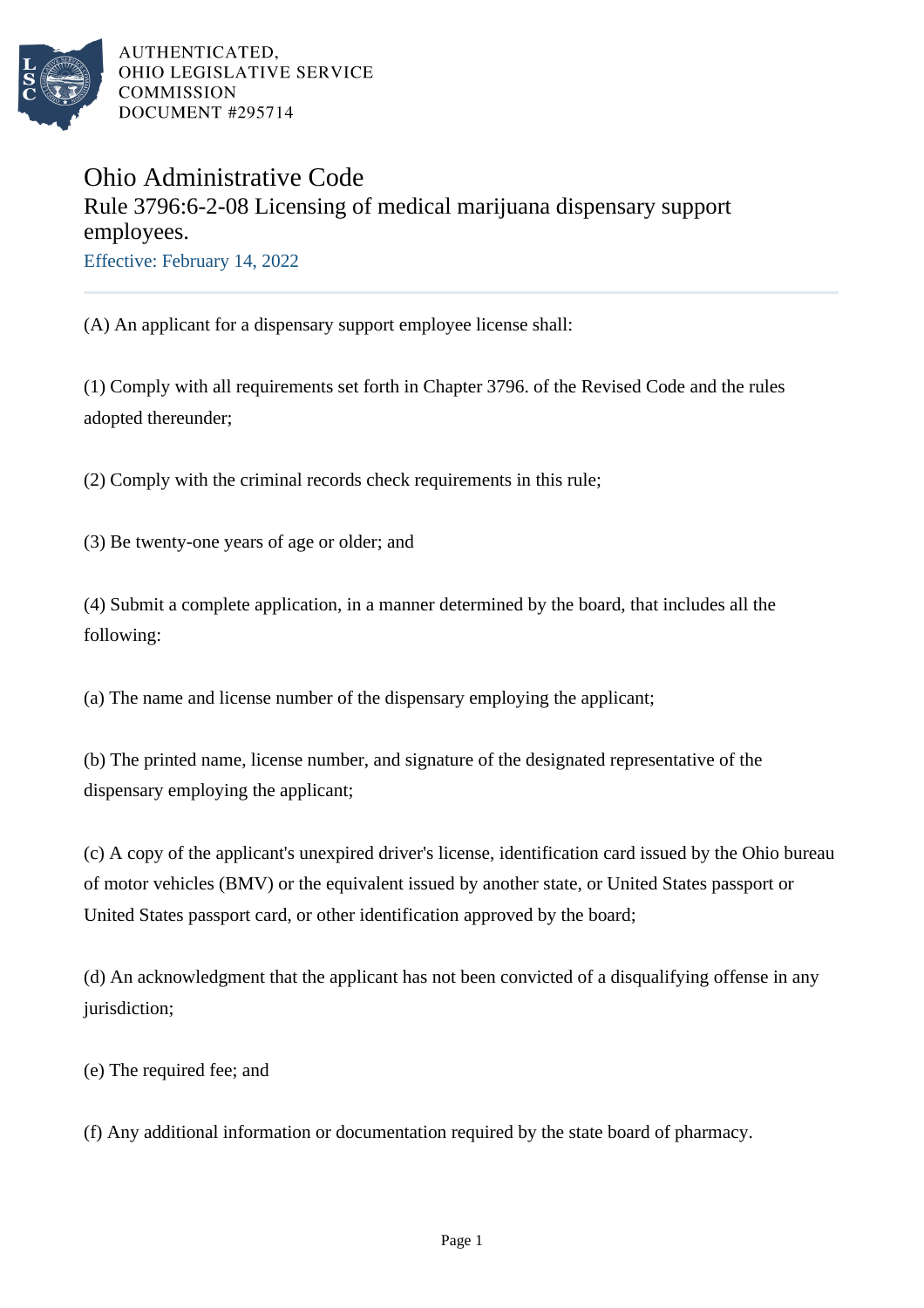

## AUTHENTICATED. OHIO LEGISLATIVE SERVICE **COMMISSION** DOCUMENT #295714

(B) Pursuant to section 3796.13 of the Revised Code, dispensary support employee applicants must submit fingerprint impressions to the bureau of criminal investigation (BCI) for a criminal records check of the applicant.

(C) Pursuant to section 4776.02 of the Revised Code, the criminal records check performed by BCI shall consist of both a BCI criminal records check and a federal bureau of investigation (FBI) criminal records check. BCI shall send the results of the BCI and FBI criminal records checks directly to the state board of pharmacy.

(D) The state board of pharmacy requires that the criminal records check:

(1) Be based on electronic fingerprint impressions that are submitted directly to BCI from a "WebCheck" provider agency located in Ohio. The state board of pharmacy may accept the results of a criminal records check based on ink impressions from a "WebCheck" provider agency only if readable electronic fingerprint impressions cannot be obtained, or if submission of ink impressions is otherwise authorized by BCI.

(2) Results will only be considered valid if the fingerprint impressions were obtained within the twelve-month period immediately preceding the application date.

(E) If a dispensary support employee license has expired, the applicant shall submit to a criminal records check that meets the criteria prescribed in this rule.

(F) Applicants under this rule who meet the requirement of Chapter 3796. of the Revised Code and this division, who do not have a conviction for, judicial finding of guilt of, or plea of guilty to a disqualifying offense, and who submit the required fee shall be issued a dispensary support employee license. Any license issued pursuant to this rule shall be effective from the date the license is issued until the expiration date of the first day of July of each odd-numbered year. Initial licenses issued on or after the first day of April of each odd-numbered year shall receive an expiration date of the first day of July of the next odd-numbered year.

(G) Except as authorized under paragraph (B) of rule 3796:6-2-09 of the Administrative Code, a dispensary support employee license is non-transferrable and shall expire upon the occurrence of any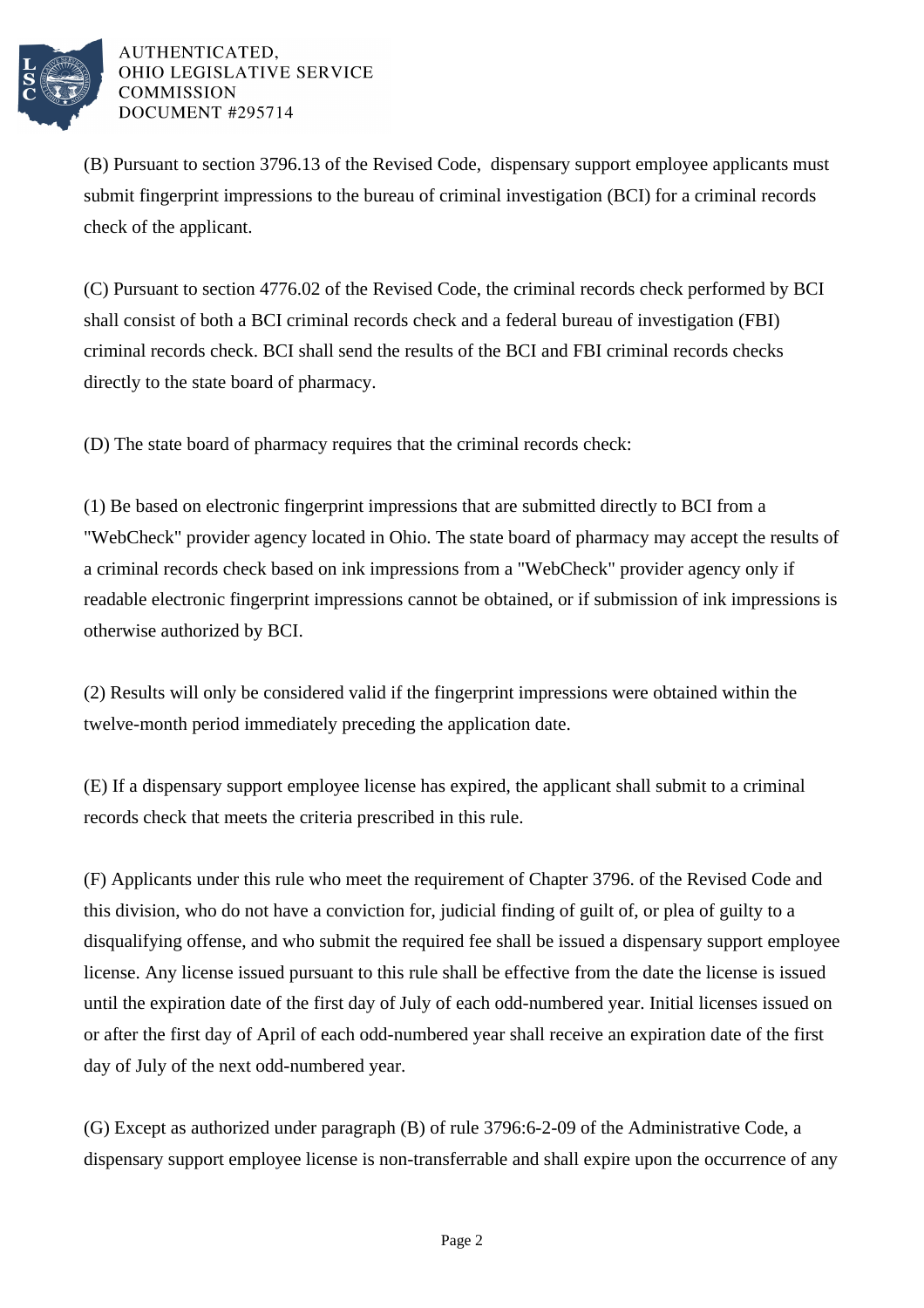

AUTHENTICATED, OHIO LEGISLATIVE SERVICE **COMMISSION** DOCUMENT #295714

of the following conditions:

(1) At the conclusion of the biennial term as indicated on the support employee's license;

(2) When the support employee is no longer employed by the licensed dispensary identified on the support employee's application; or

(3) When the licensed dispensary identified on the support employee's application ceases to maintain its certificate of operation.

(H) A renewal application for a support employee license shall be submitted no later than the expiration date listed on the employee's biennial license. Renewal applications shall be accepted no earlier than ninety days prior to the expiration date on a date determined by the board's director of licensing.

(I) A dispensary support employee shall submit a renewal application, in a manner determined by the board, that inlcudes all the following:

(1) An acknowledgement that the applicant does not have a conviction for, judicial finding of guilt of, or plea of guilty to a disqualifying offense;

(2) The required fee; and

(3) Any additional information required by the state board of pharmacy in the licensing process.

(J) A dispensary support employee license is valid until the expiration indicated on the employee's biennial license. A license that is not renewed by the expiration date is expired.

(K) An individual who fails to renew their license in accordance with this rule is prohibited from engaging in the activities authorized by Chapter 3796. of the Revised Code and Chapter 3796. of the Administrative Code.

(L) A dispensary support employee with an expired license may apply to reinstate their license in